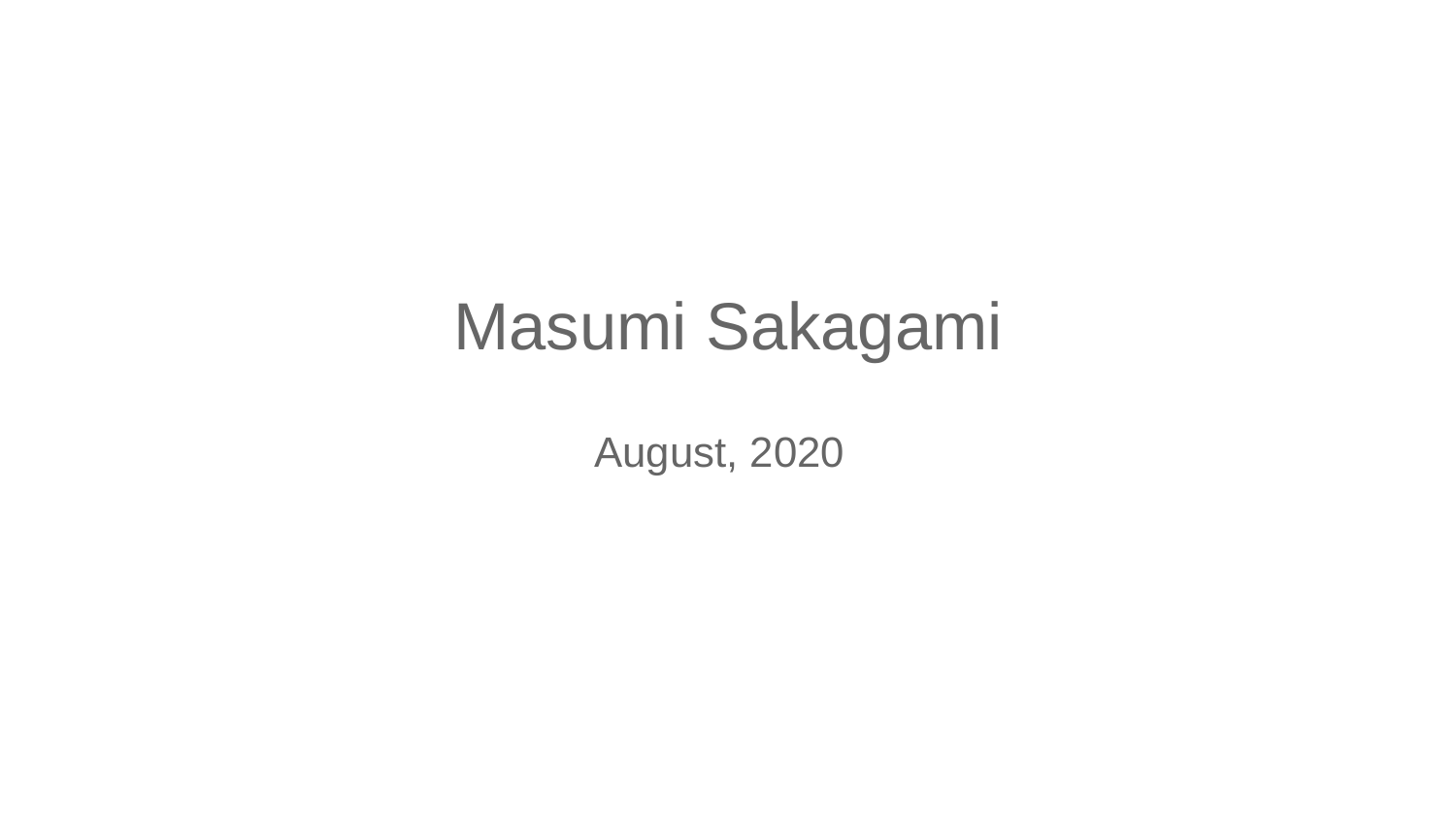

U and  $T$ 14×11 in organic pigment on canvas April 2020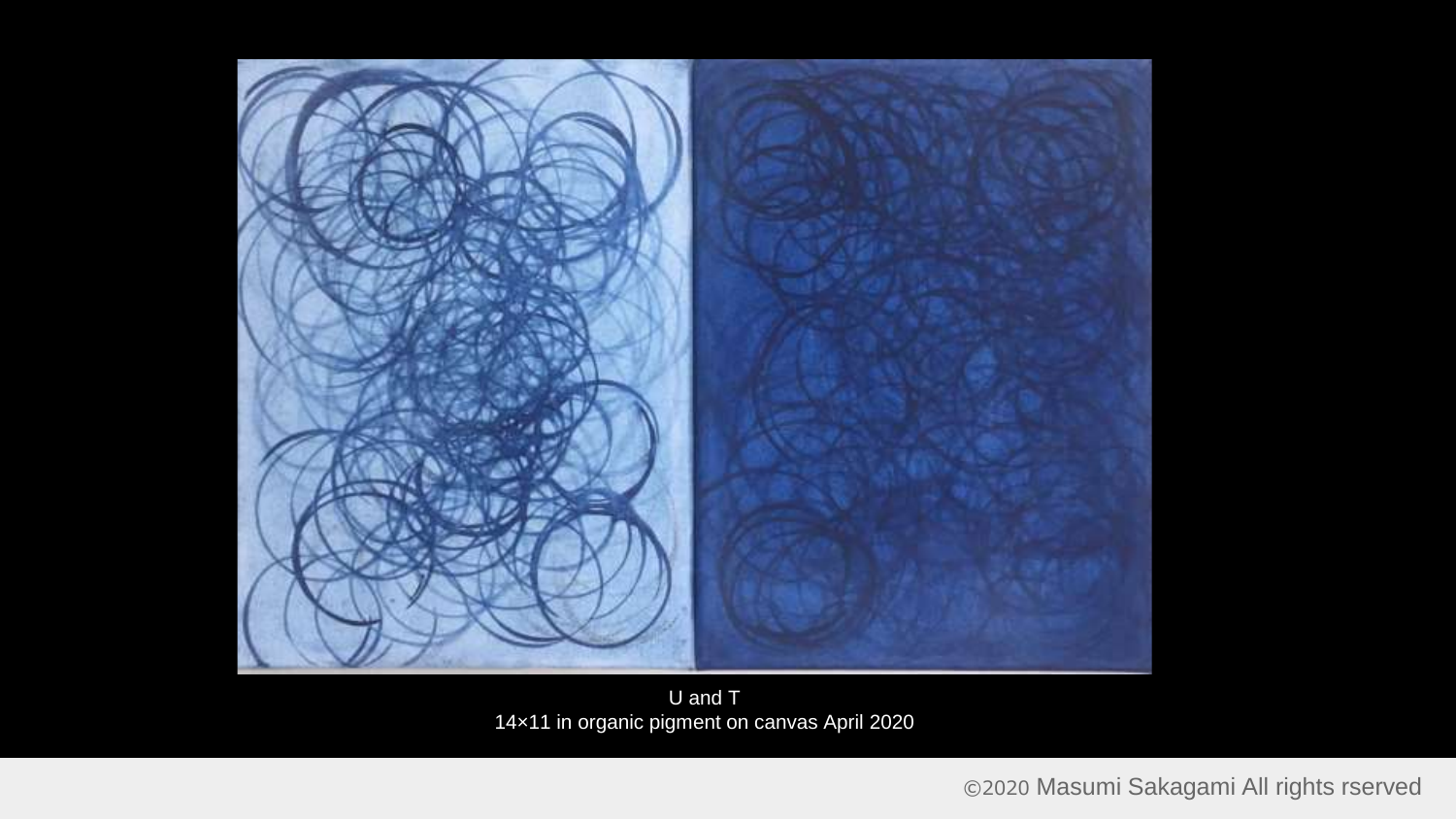

Happiness 5×5 ft organic pigment on canvas August 2020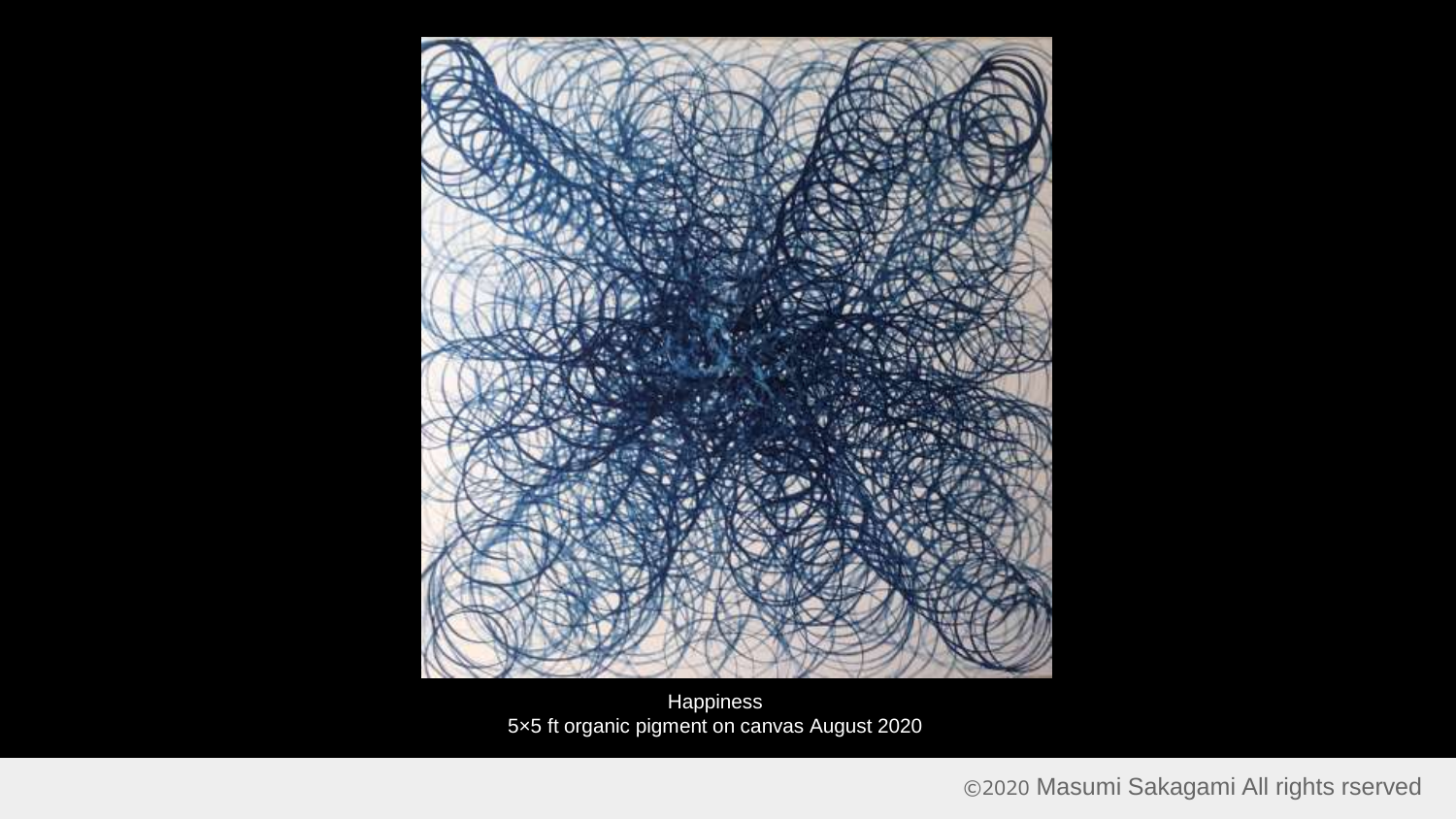

The secret of happiness 5×5 ft organic pigment on canvas August 2020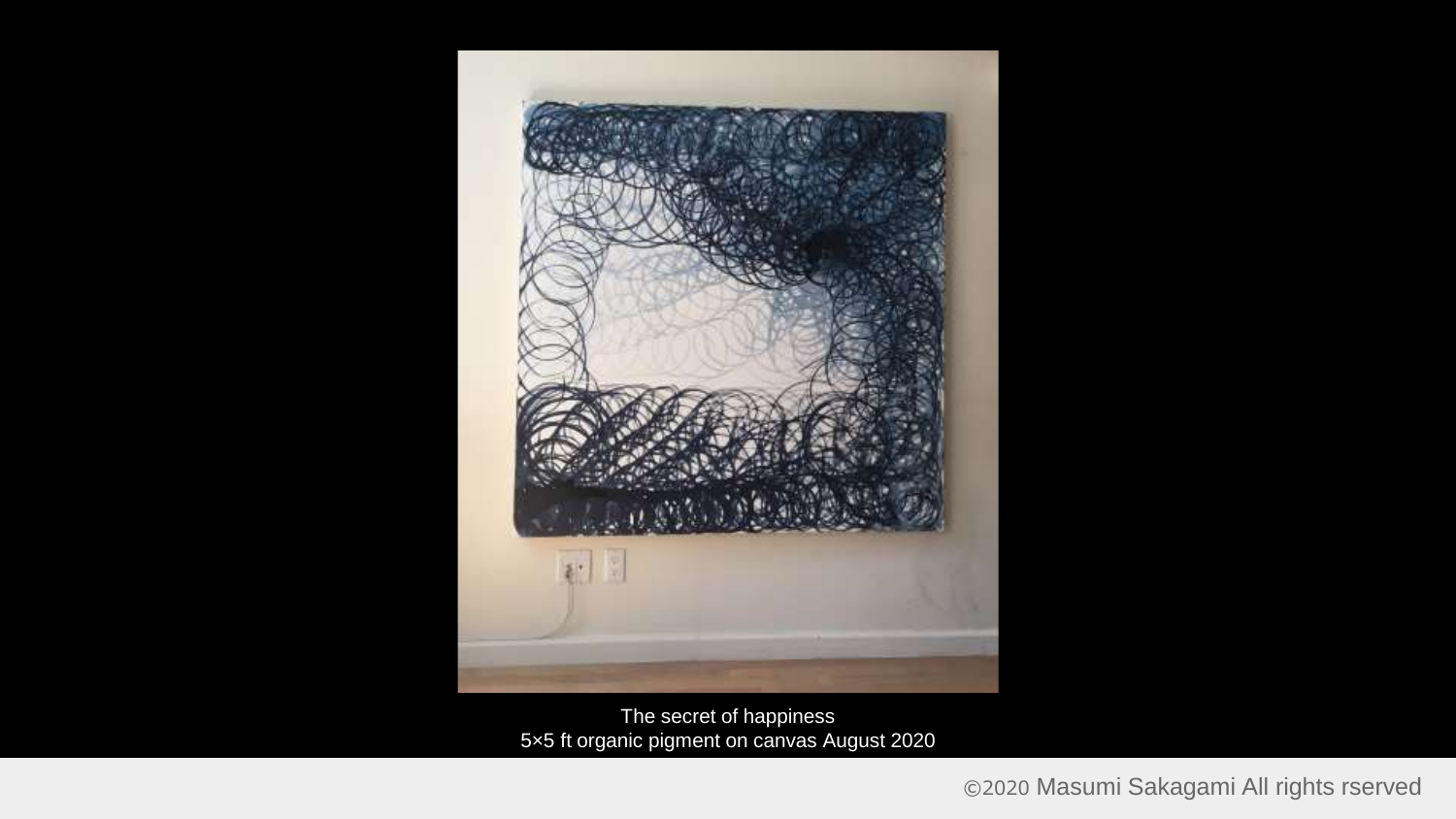

The moment we're living right now 20×16 in organic pigment on canvas April 2020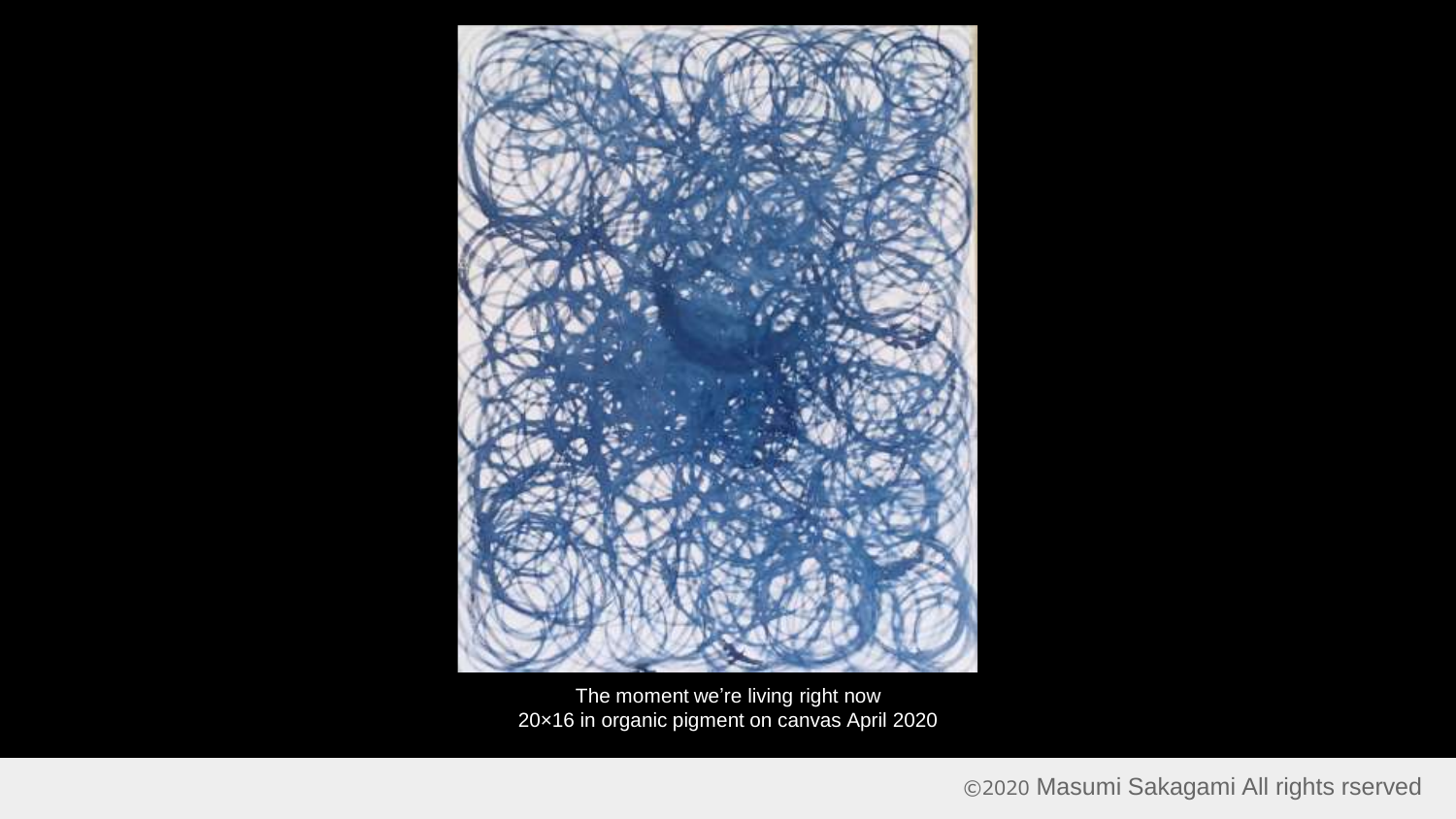

Moon of the desert 14×11 in organic pigment on canvas April 2020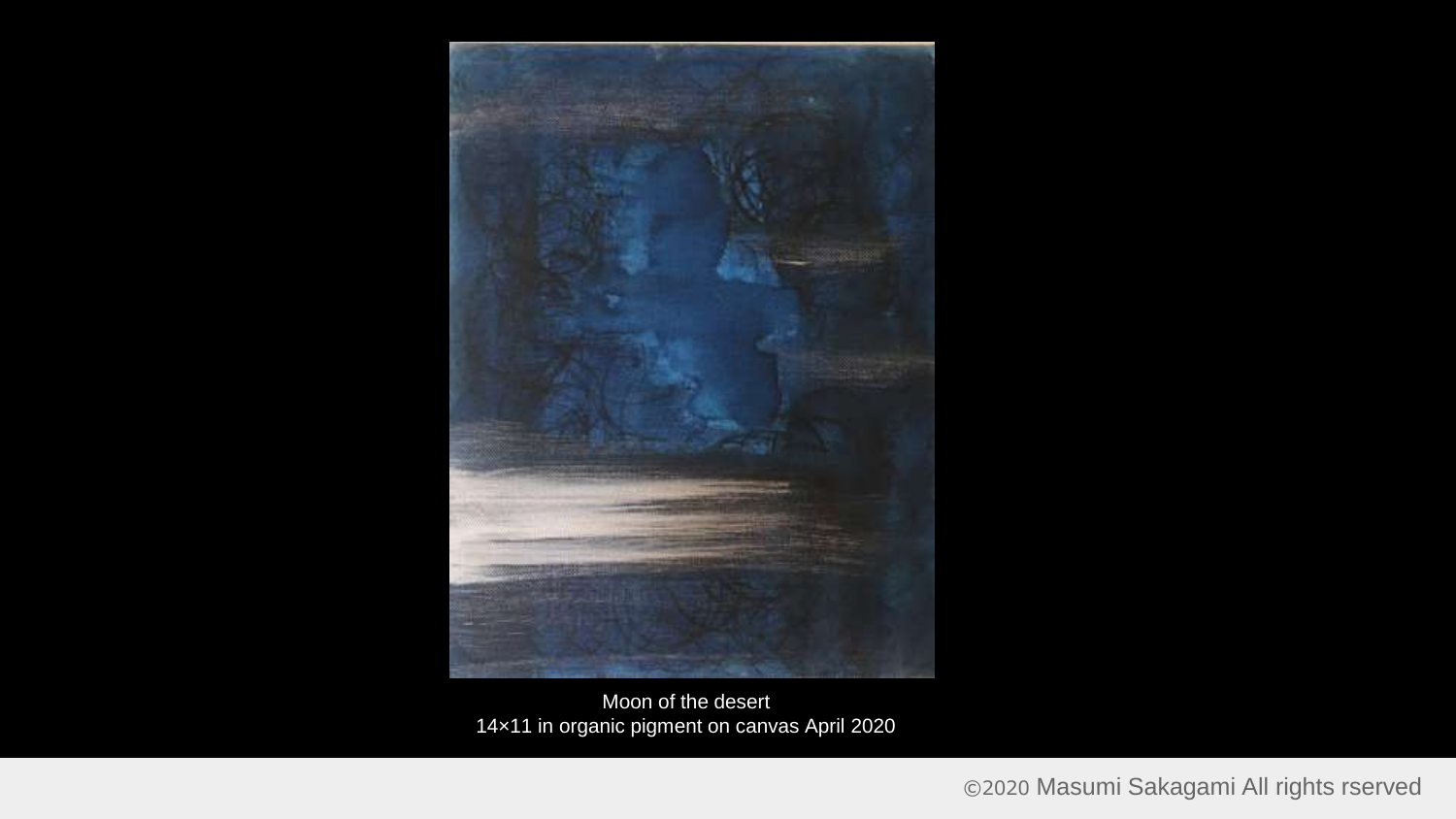

The scarab beetles 3×3 ft organic pigment on canvas August 2020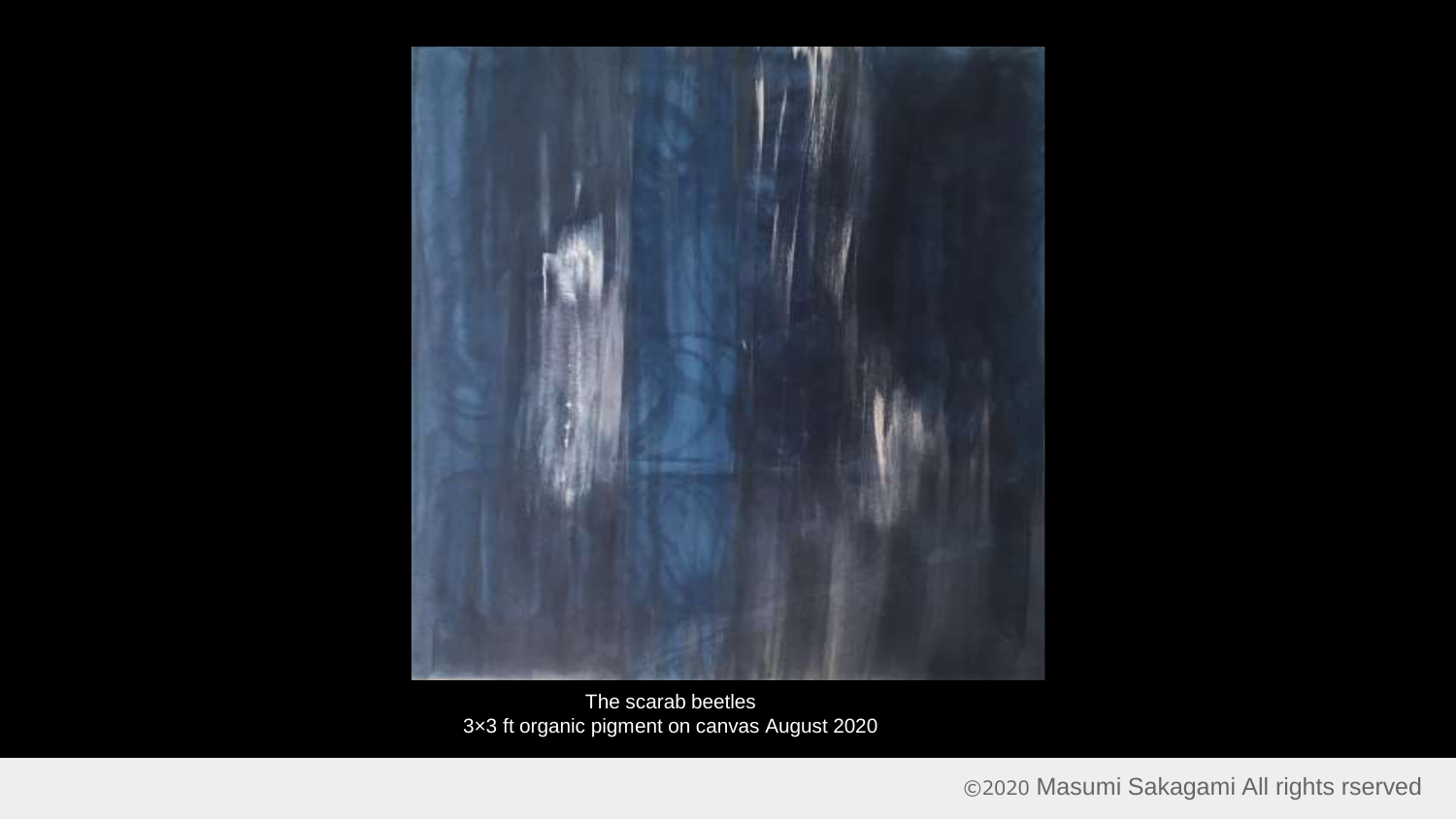

Keep listening what it has to say 14×11 in organic pigment on canvas February 2020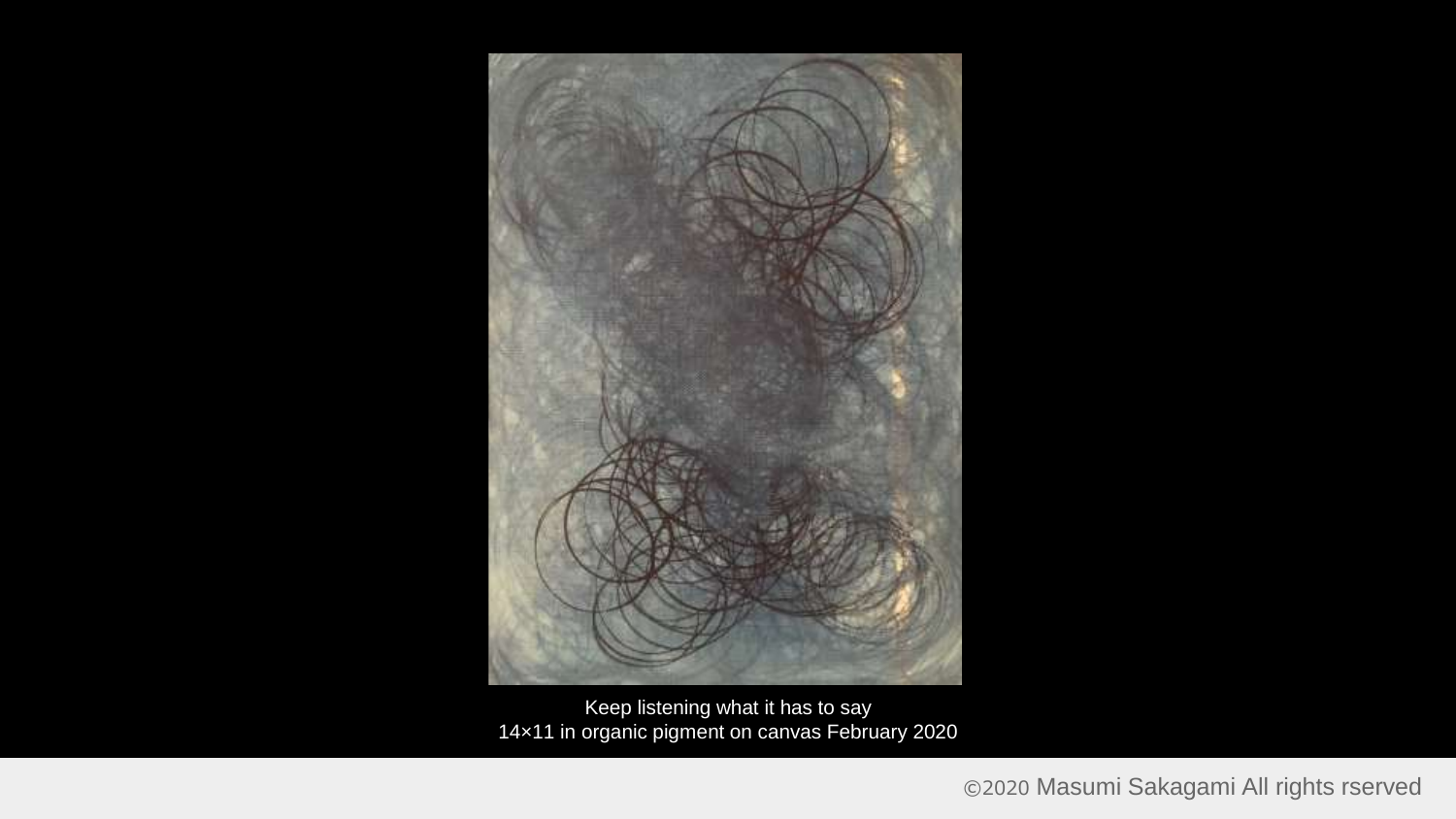

Life is the moment 14×11 in organic pigment on canvas February 2020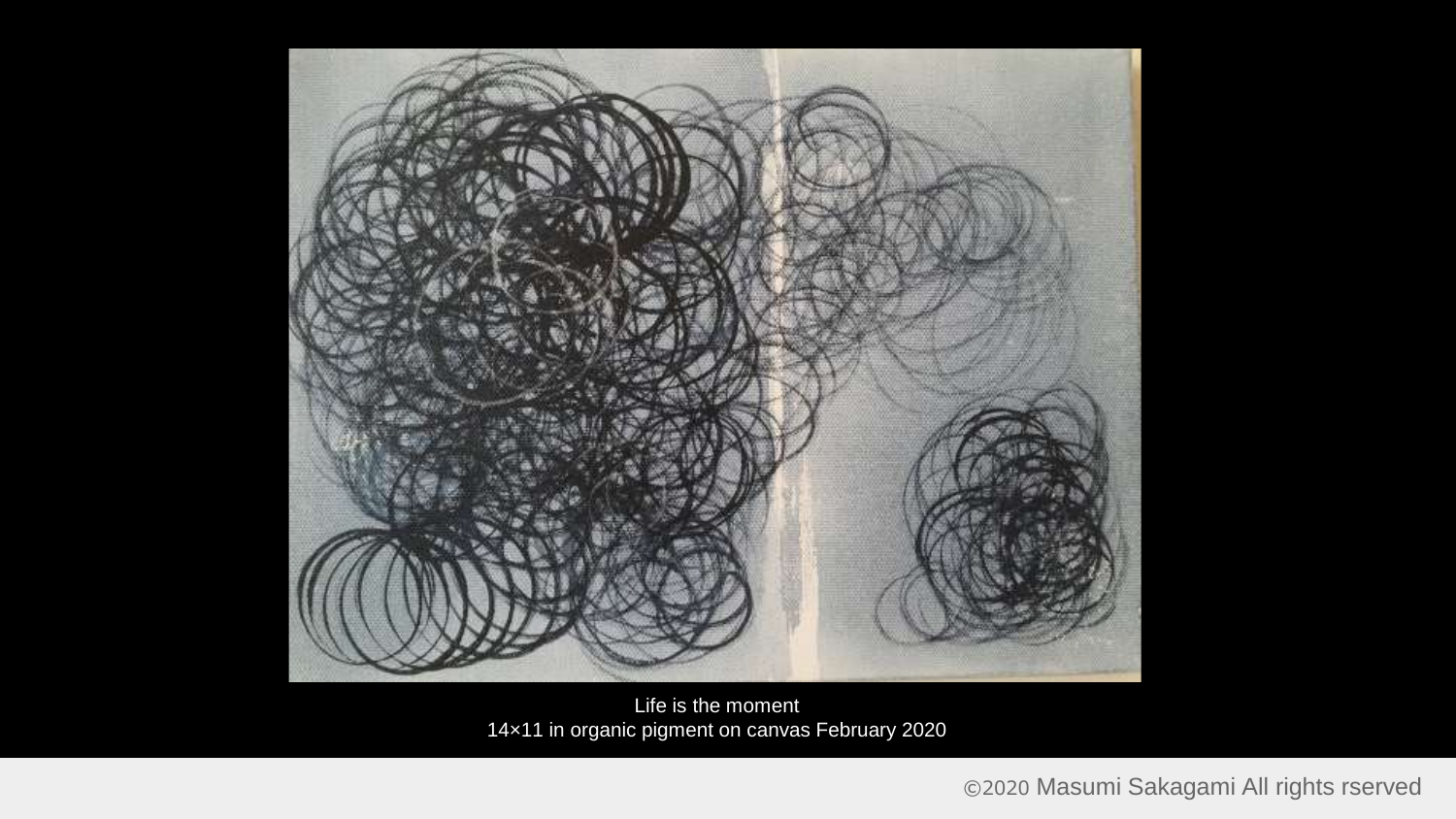

I no chi 14×11 in organic pigment on canvas February 2020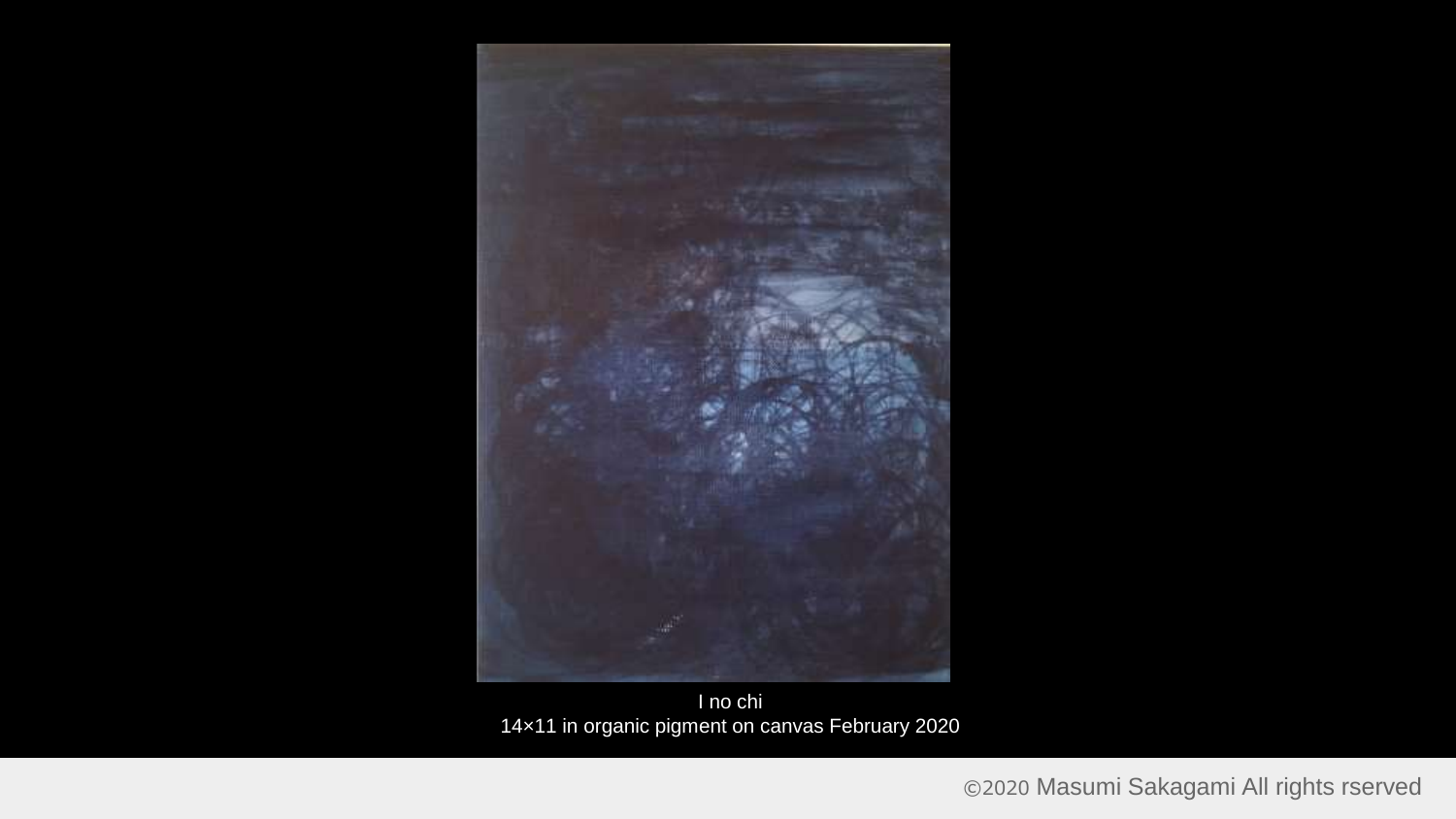

Never forget "No More Hiroshima" 14×11 in organic pigment on canvas 2020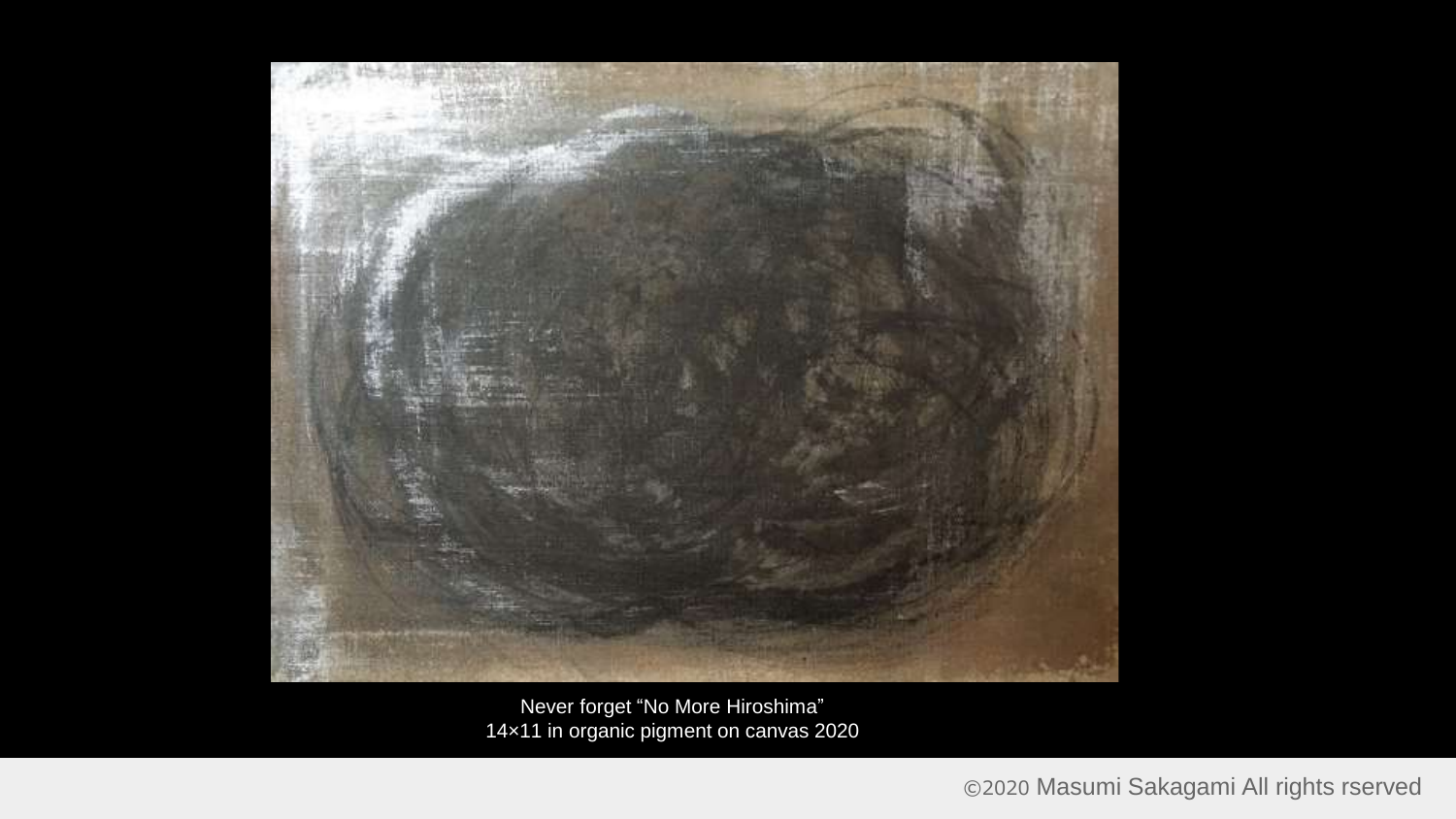

Never forget "No More Hiroshima, No More Nagasaki" 14×11 in organic pigment on canvas 2020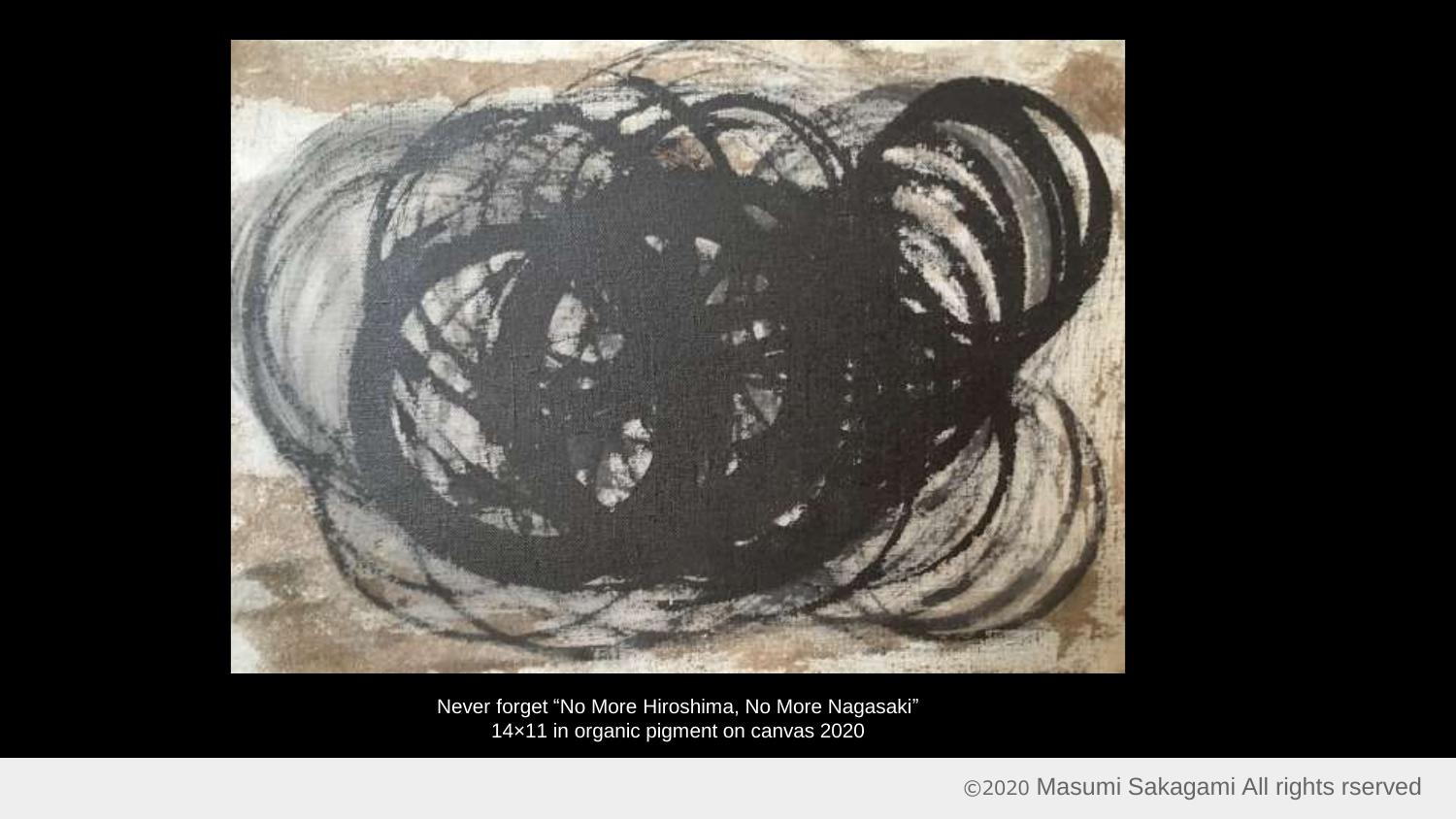

Imagine Peace 14×11 in organic pigment on canvas August 2020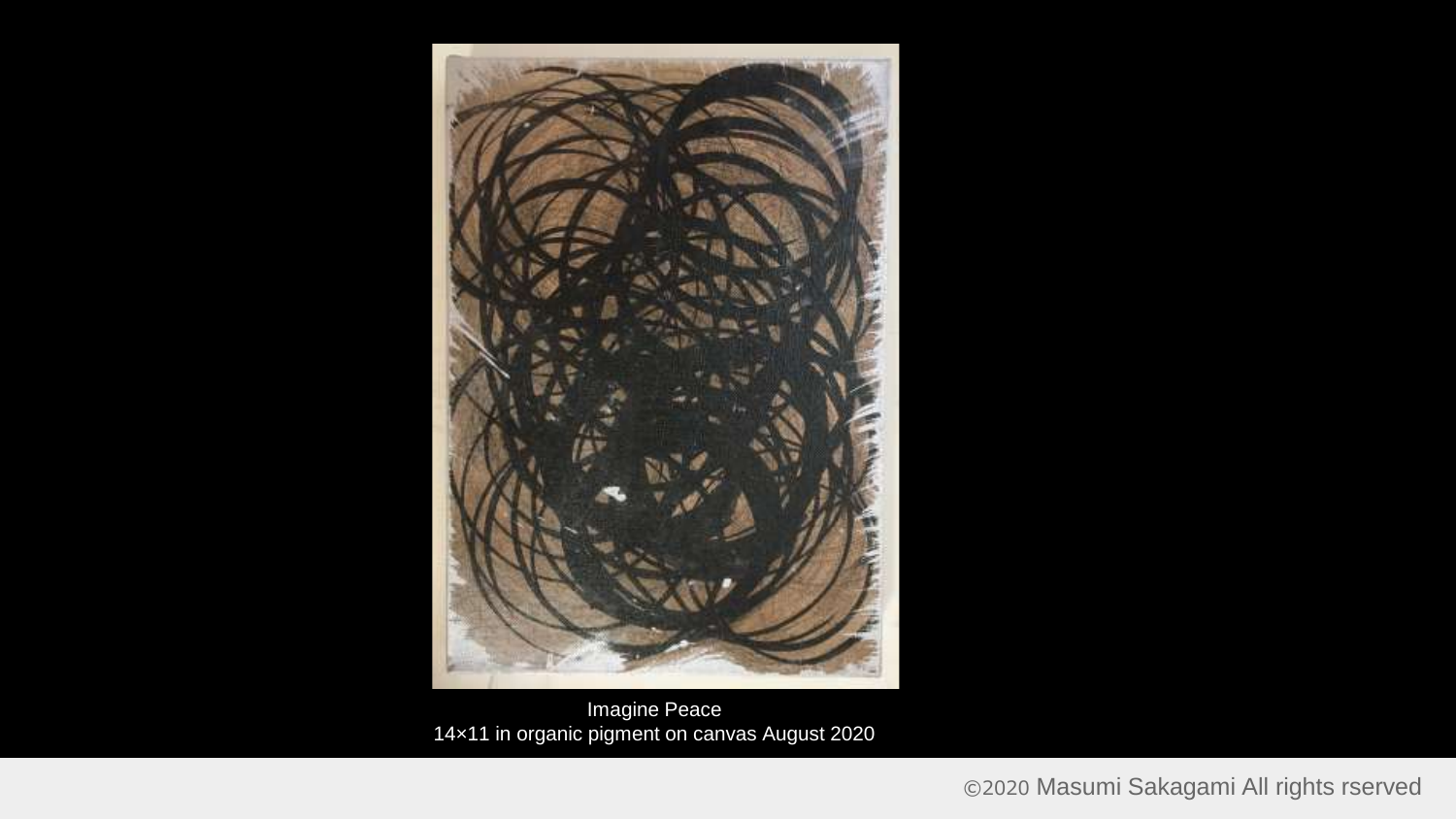

いのち (一) 11×17 in organic pigments on canvas April 2020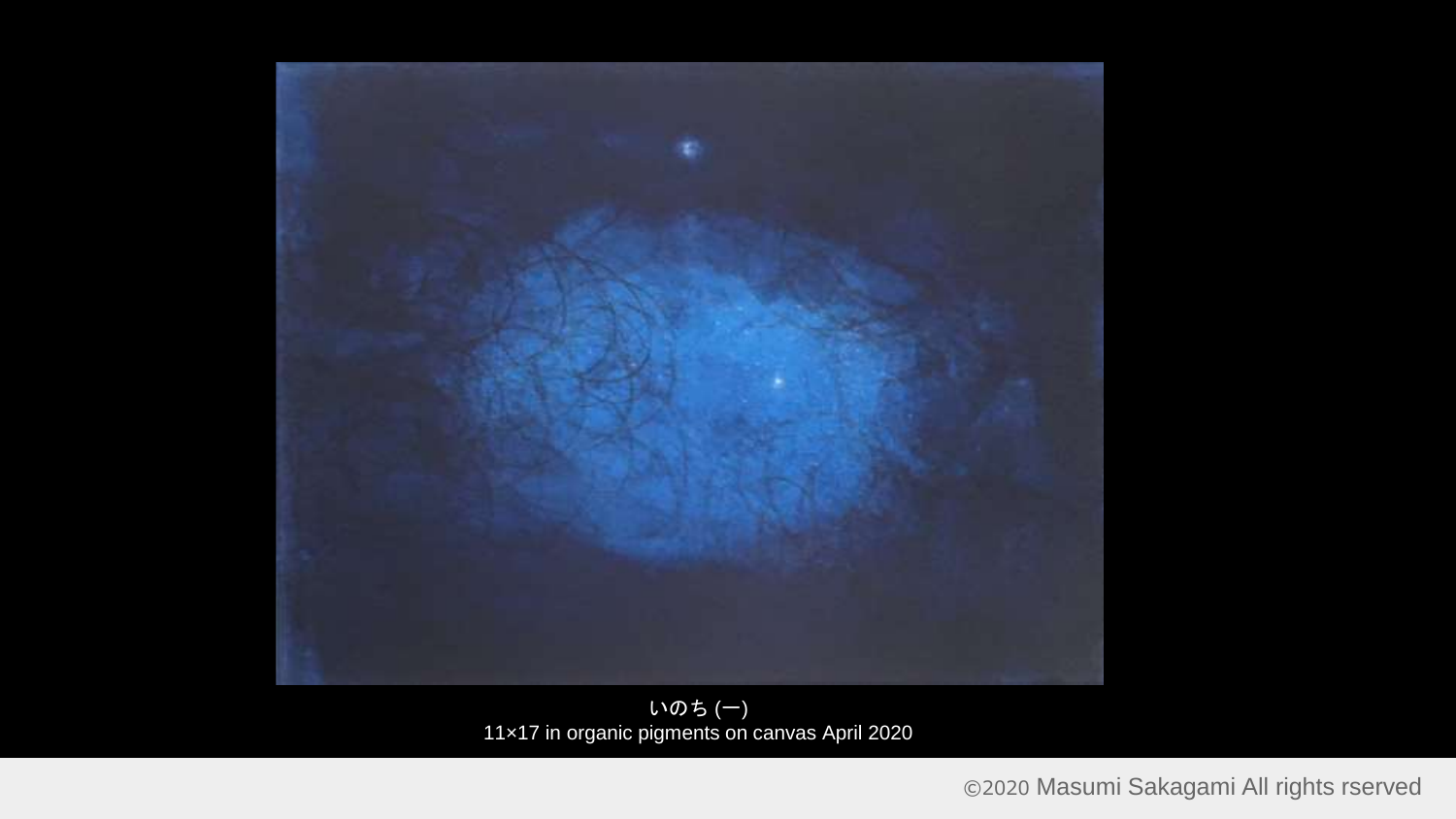![](_page_14_Picture_0.jpeg)

![](_page_14_Figure_1.jpeg)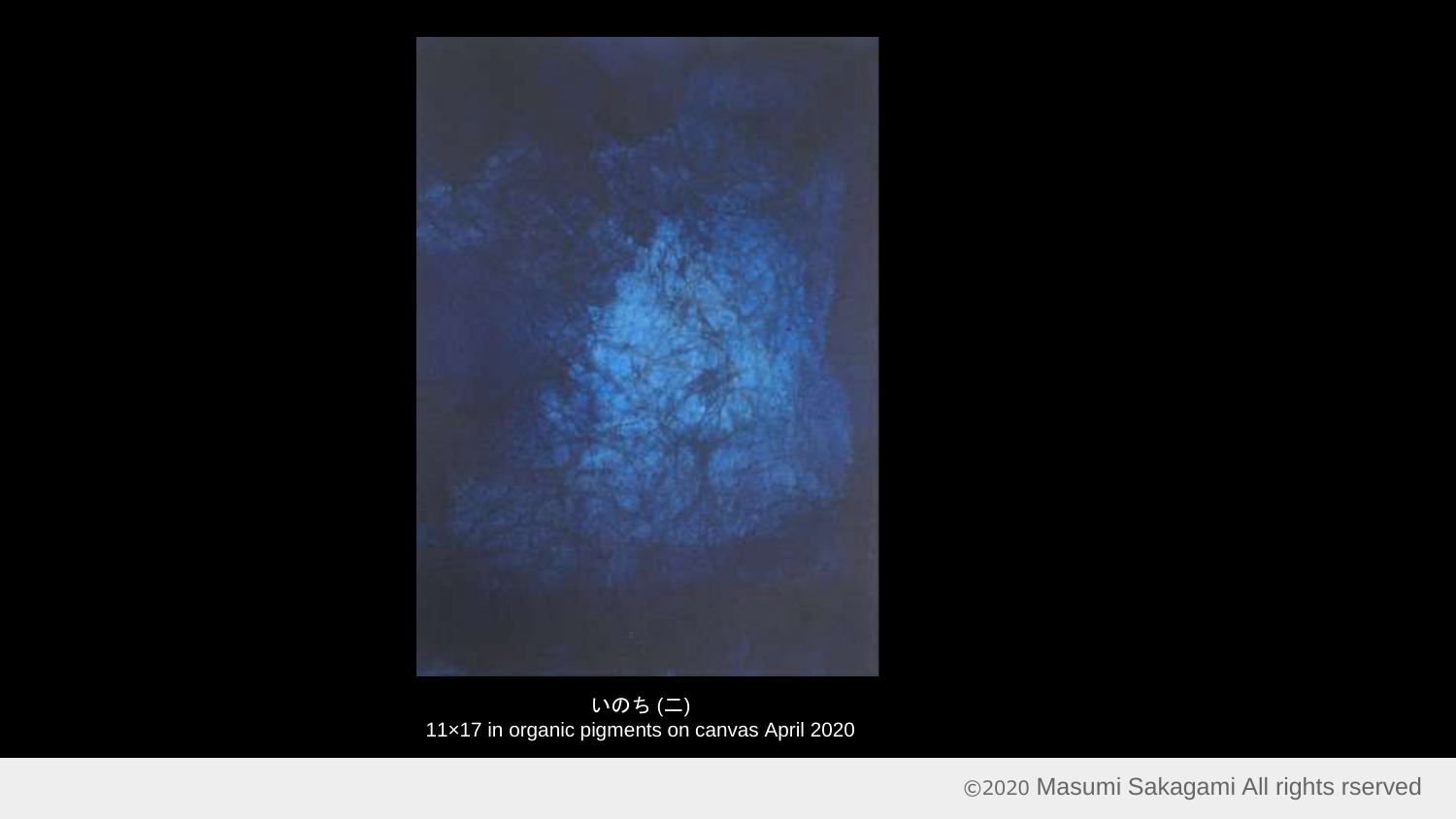![](_page_15_Picture_0.jpeg)

いのち (三) 11×17 in organic pigments on canvas April 2020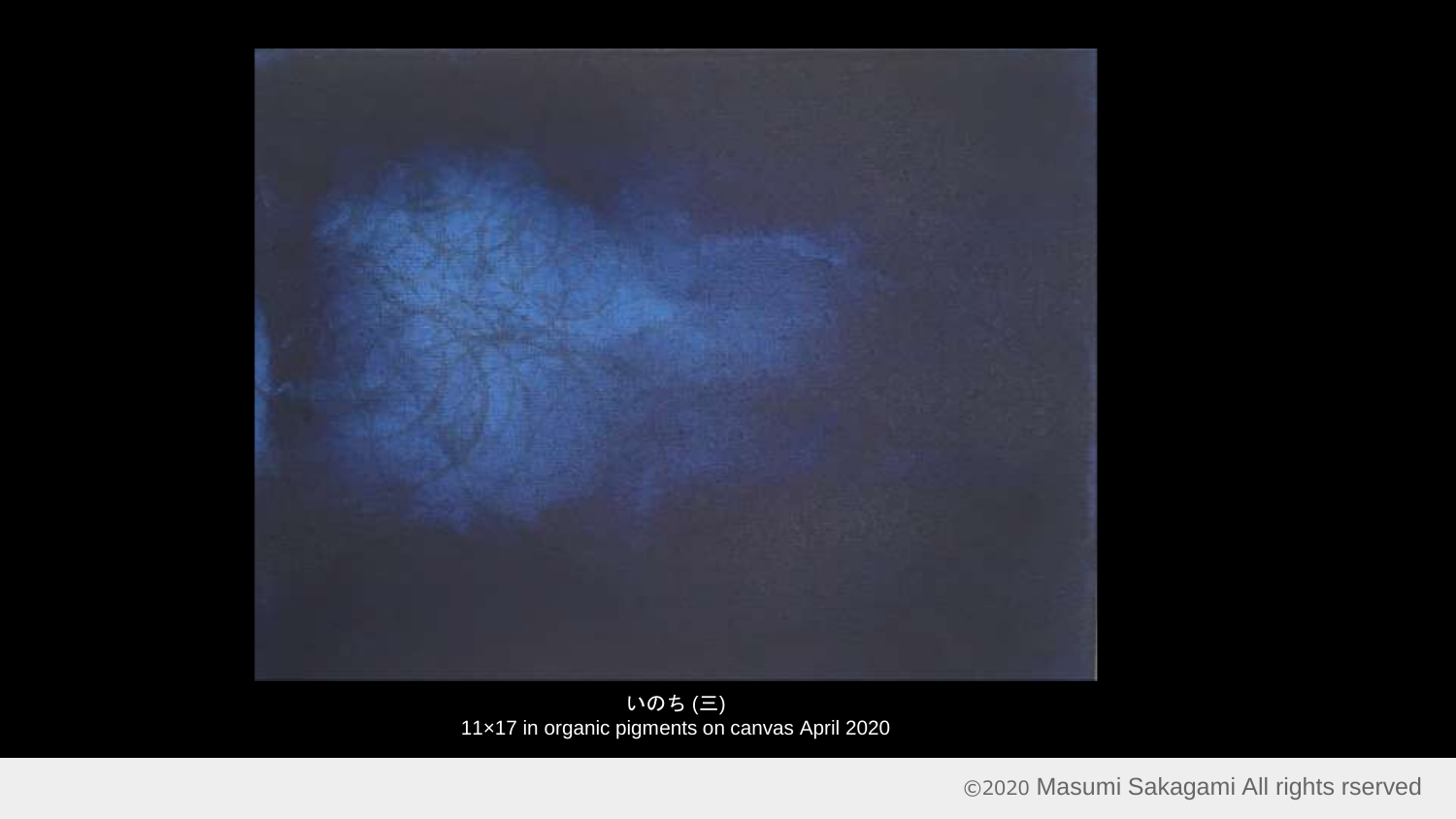![](_page_16_Picture_0.jpeg)

The night I left my town 14x11 inches Organic pigment on Canvas August. 22, 2020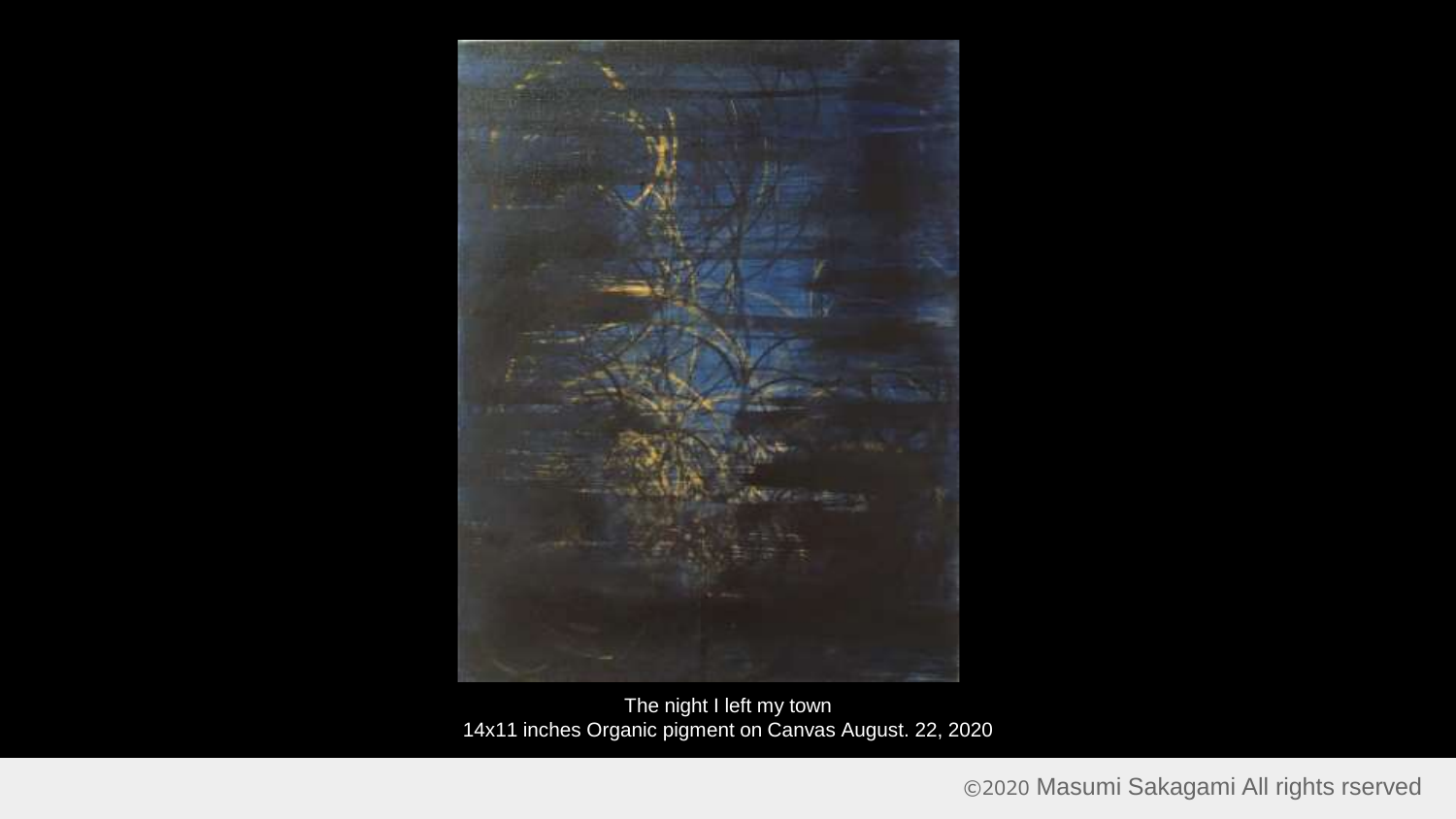![](_page_17_Picture_0.jpeg)

The world's greatest lie 14×11 in organic pigment on canvas August 2020